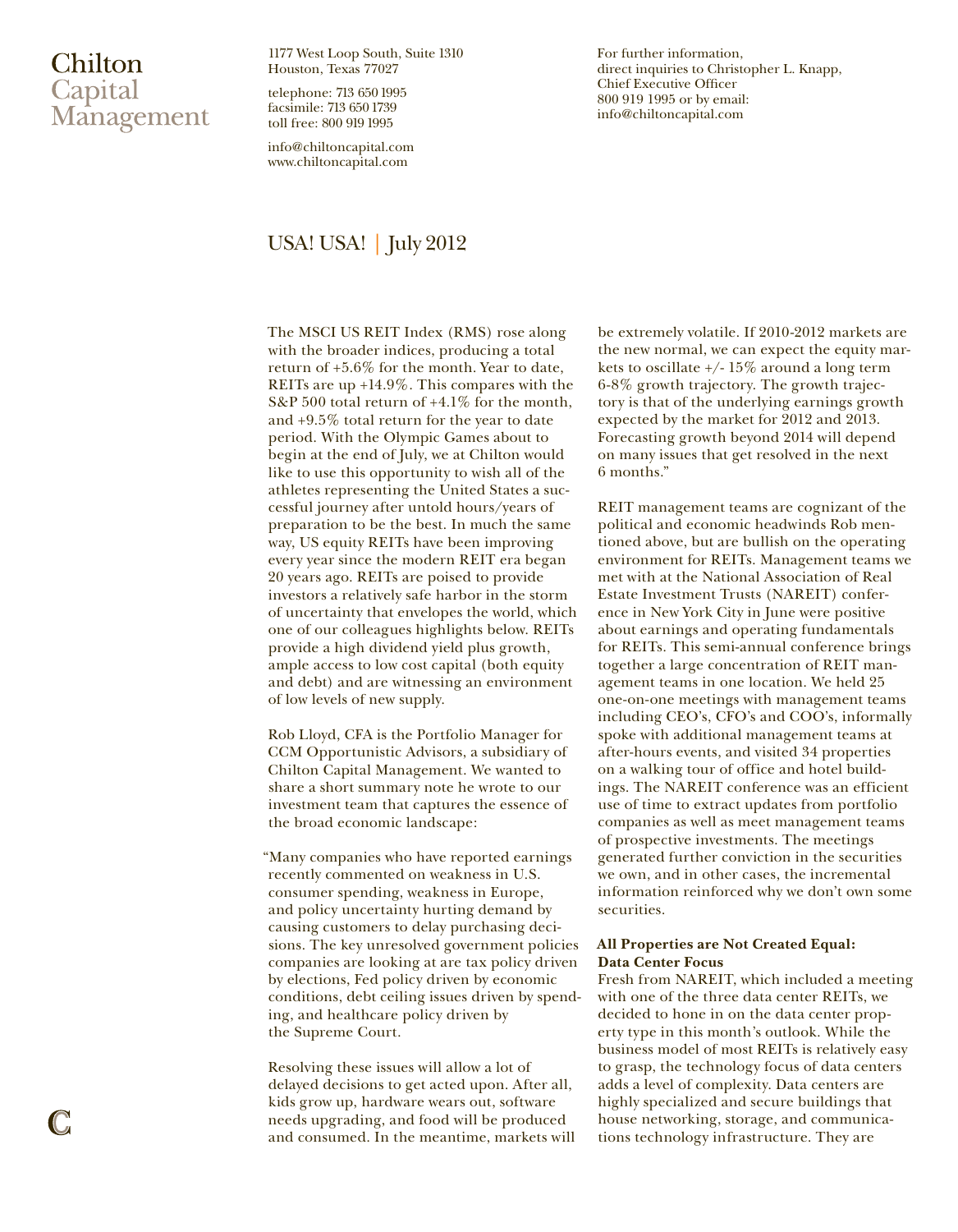capital intensive, as development costs may run up to \$1,500/sqft, and they must power, cool, and provide network connectivity. Also, the buildings must be highly secure due to the mission-critical nature of the data stored in the buildings.

There are several types of data centers, but most may be classified as either networkdense or enterprise data centers. Networkdense data centers act as key hubs for internet connectivity and are less common than enterprise data centers; therefore, they demand premium pricing. Enterprise data centers house mission-critical IT infrastructure, are less focused on internet connectivity, and are more commodity-like because they tend to compete on price. However, tenants tend to sign larger and longer leases for enterprise spaces.

Data centers consume an immense amount of power so access to cheap, reliable electricity is of the highest importance in order for data centers to operate efficiently. The consulting firm, McKinsey, estimates the average data center consumes as much power as 25,000 homes. It is imperative that data centers remain operational all of the time and avoid power or technical interruptions. The industry standard for network up time is 'five 9's', which means the network should be operational 99.99999% of the time (pretty close to 100%!). Data center REIT CoreSite (NYSE: COR) boasts a recent platform upgrade designed to exceed 'seven 9's' of network up time. Advanced backup systems and generators enable data centers to perform at this high level.

| FIGURE 1: SELECT TENANTS AS OF 1012 |  |  |
|-------------------------------------|--|--|
| <b>DFT</b>                          |  |  |
| Microsoft                           |  |  |
| Yahoo!                              |  |  |
| Facebook                            |  |  |
| Google                              |  |  |
| Rackspace                           |  |  |
|                                     |  |  |

sources: company supplementals, investor presentations, & snl

### **Data Center Supply and Demand**

As Figure 1 points out, many tenants of data center REITs are household names. Major demand drivers for data center REITs include growing IT budgets and the internet as it relates to the growth of mobile data, applications, and streaming information. Increased regulation surrounding disaster recovery planning (partly due to Sarbanes Oxley) has spurred companies to outsource their data storage to offsite locations, a trend that benefits data center REITs. Companies that have their own data centers may wish to upgrade their technology but may not want to spend the capital to do so. In this case, it may make more sense to lease space from a data center REIT that already has these newer features in place.

At the NAREIT conference, CoreSite CEO Tom Ray cited that the current ratio of electronic devices to humans in the world is about 1:1, but it is expected to climb to 2:1 by year 2015. Not all of the new electronic devices that will be purchased between now and 2015 will have internet capability, but an increasing number of smartphones, tablet computers, global positioning systems (GPS), and many other data-hungry devices will land in the hands of consumers. IDC, a market research and analysis firm, forecasts smartphone unit shipments will nearly triple to 1.2 billion in 2016 from the 494 million units last year. As a society, we are becoming more mobile and people desire to have their data follow them around via the 'cloud', as opposed to carrying it themselves, such as on the hard drive of a laptop. Cisco's Global Cloud Index white paper predicts overall data center IP traffic will grow at a compound annual growth rate (CAGR) of 33% from 2010 to 2015. Gartner Research estimates the global market for cloud services is expected to grow about 45% from 2011 to 2013. Lastly, according to IBM, the capacity to store information has roughly doubled every three years since the 1980s; therefore 90% of the data that exists on Earth today has been created in the past two years alone!

Supply is naturally limited for network-dense data centers because they must be located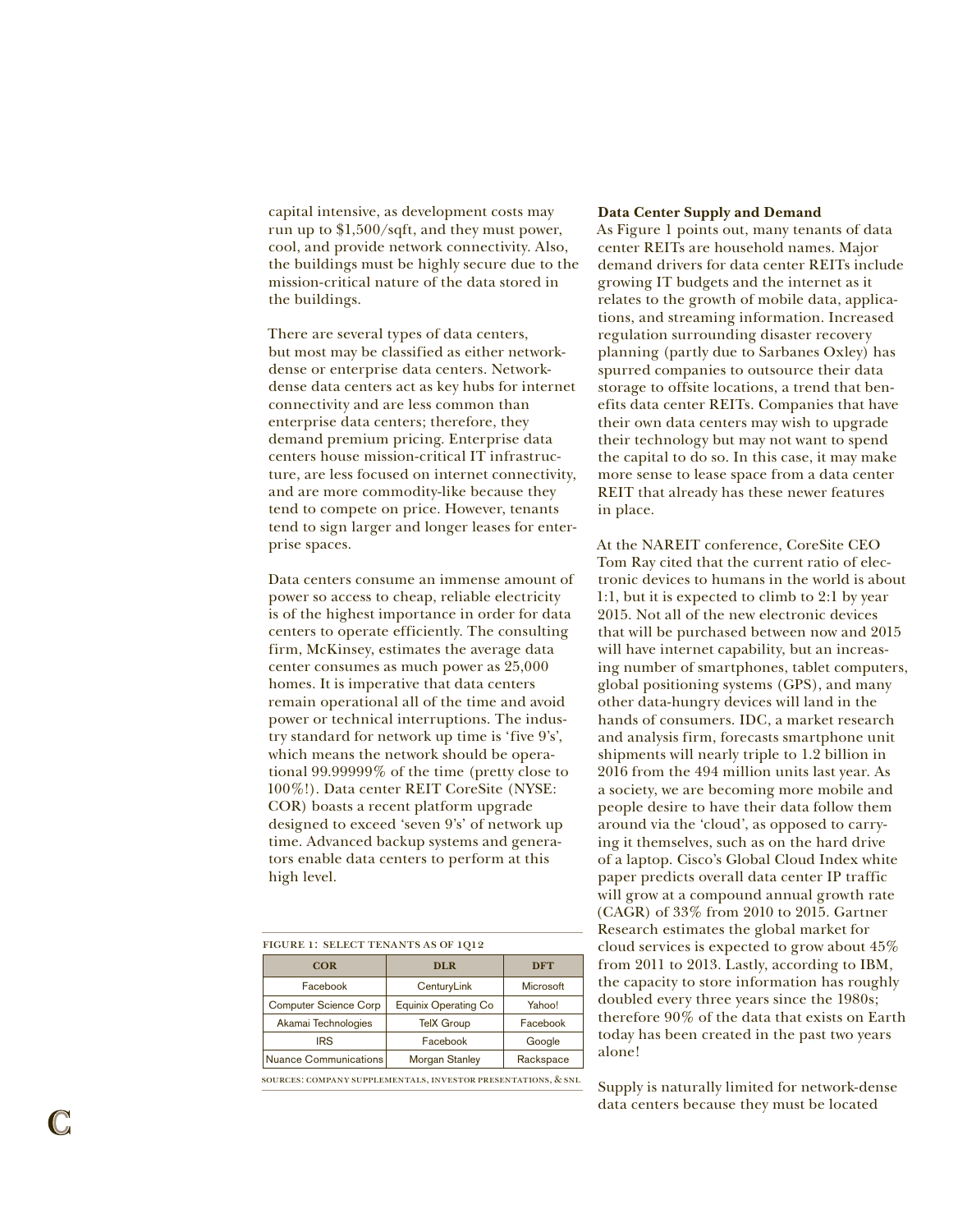near internet hubs, typically metropolitan cities. The need for data centers to be located in relatively safe locations, away from fault lines and other potentially hazardous areas also limits supply. Data center supply is influenced by the high initial capital outlay to build, lease, and operate a data center. Location, access to cheap power, and the ability to find employees with the necessary technical skills are also important factors.

The high cost to develop these assets (up to \$1,500/sqft as previously mentioned) tends to obstruct private owners from materially entering this market due to their higher cost of capital and lower access to funds. In comparison, public data center REITs have substantially superior access to capital at lower costs. In April 2012, Digital Realty Trust (NYSE: DLR) raised \$175 million of 6.625% coupon preferred shares. More recently, DLR issued 10 million common shares (not including the greenshoe) raising over \$700 million to partially fund a \$1.1 billion acquisition in the greater London area which the company anticipates will be \$0.11-\$0.125 accretive to funds from operations (FFO) in 2013.

#### **Data Center REIT Analysis**

Taking a closer look, COR is the smallest of the three pure-play data center REITs with a market cap of \$512 million as of June 25, 2012. The portfolio includes 12 operating data centers and one development site totaling 2 million sqft. COR's assets are strategically located in LA, San Francisco, Chicago, Boston, New

York, Miami, and Northern Virginia, which are some of the largest and fastest growing data center markets in the US. COR differs from data center peers DuPont Fabros (NYSE: DFT) and Digital Realty (NYSE: DLR) in that the business model focuses on high barrier to entry and network-dense assets, and their services are marketed to a larger swath of tenants. COR also has a greater emphasis on colocation facilities, which are data centers that tend to attract smaller retail tenants that sign shorter leases for less space (typically less than 5,000 sqft). We view this as a benefit due to the tenant diversification and enhanced opportunity for rent growth during periods of rising rates. COR has a low debt to EBITDA ratio at 1.8x, which is favorable compared to peer companies DFT and DLR at 3.7x and 4.1x, respectively. COR has a dividend yield of 2.9% as of June 25, 2012, which positions it in the middle of the peer group (DFT's is 2.2% and DLR's is  $4.0\%$ ).

In contrast to COR, DLR is much larger with a market cap over \$8 billion and 103 properties in the portfolio totaling 19.7 million sqft as of June 25, 2012. DLR operates in many of the same domestic markets as COR, but also operates internationally in Europe and the Asia Pacific regions. DLR offers 4 data center solutions to clients: Turn-Key Flex, Powered Base Building, build-to-suit/buy-to-suit, and colocation. With the Turn-Key-Flex option, the customer selects components while the data center is being designed to fit their needs. Under the Powered Base Building